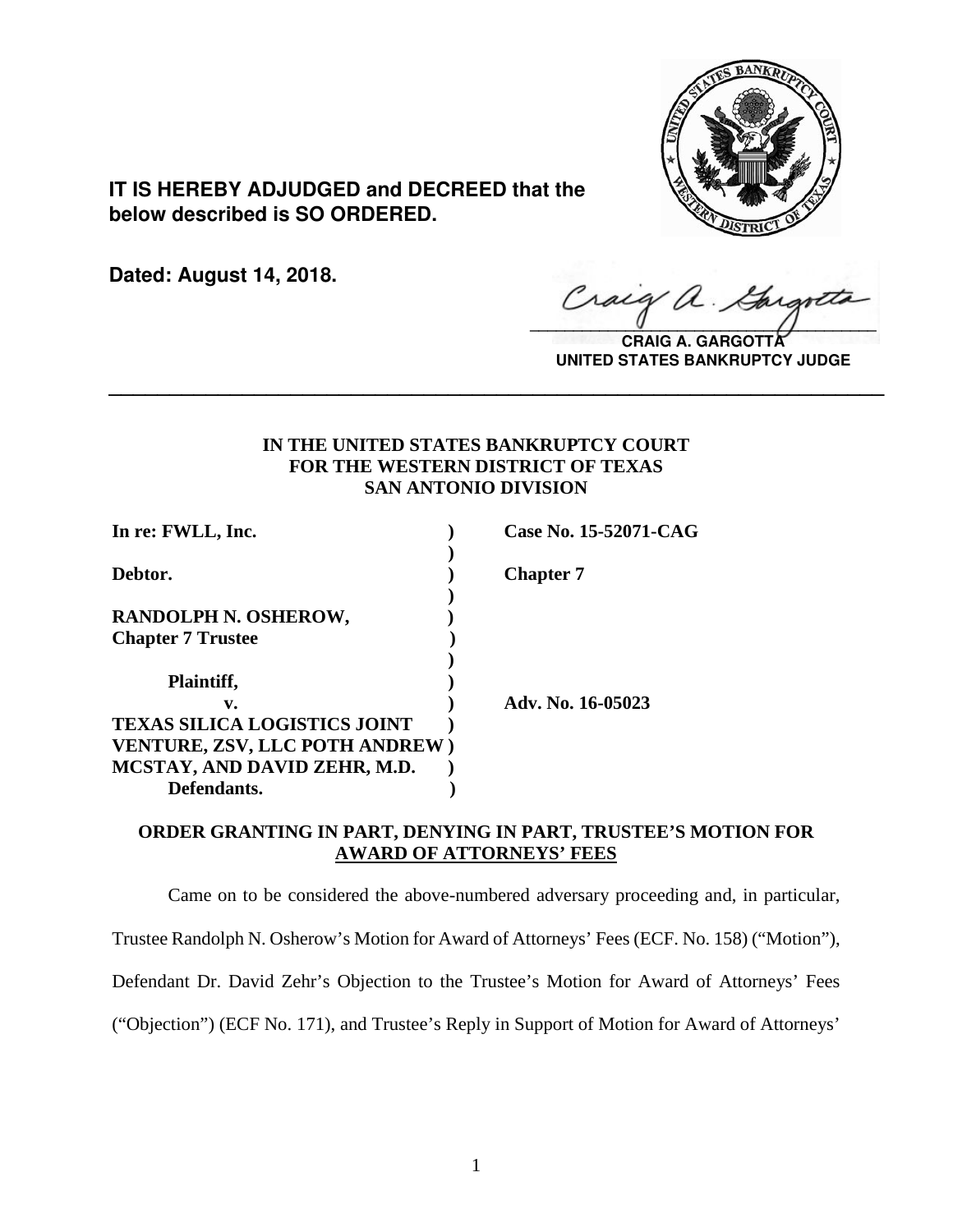Fees and Costs ("Reply")(ECF No. [1](#page-1-0)73).<sup>1</sup> The Court took this matter under advisement without holding a hearing on the Motion. For the reasons stated herein, the Court finds that Trustee's Motion should be **GRANTED IN PART**, and **DENIED IN PART**.

#### **JURISDICTION**

The Court has subject matter jurisdiction pursuant to 28 U.S.C. § 1334. The parties have consented to this Court's authority to issue a final order. (ECF Nos. 12 and 13); *see also Wellness Int'l Network, Ltd. v. Sharif (In re Sharif)*, 135 S. Ct. 1932, 1948 (2015) (finding that where the parties consent to a bankruptcy court issuing a final order confers constitutional authority on the court). This Court has jurisdiction to enter a final order with regard to matters presently under submission pursuant to 28 [U.S.C.](https://1.next.westlaw.com/Link/Document/FullText?findType=L&pubNum=1000546&cite=28USCAS1334&originatingDoc=I0d78134ea25011de9988d233d23fe599&refType=RB&originationContext=document&transitionType=DocumentItem&contextData=(sc.Search)%23co_pp_8b3b0000958a4) § 1334, 28 U.S.C. § 157(a) and (b), and the Standing Order of Reference of Bankruptcy Matters entered by the United States District Court for the Western District of Texas. This Order constitutes the Court's written findings of fact and conclusions of law as required by Federal Rule of Bankruptcy Procedure 7052.

#### **BACKGROUND**

Trustee initiated this adversary proceeding by filing his Original Complaint on March 31, 2016 (ECF No. 1). Trustee's Complaint sought recovery under 11 U.S.C. § 547 (preferential transfers), 11 U.S.C. §548 (fraudulent transfers), and attorney's fees and costs. Trustee amended his Complaint on November 28, 2016, and added claims for relief under 11 U.S.C. § 544 (incorporating a cause of action under Tex. Bus. & Comm. Code Ann. § [2](#page-1-1)4 (West 2018))<sup>2</sup>,

<span id="page-1-0"></span><sup>&</sup>lt;sup>1</sup> "ECF" denotes the electronic case filing in Adversary No. 16-05023.

<span id="page-1-1"></span><sup>&</sup>lt;sup>2</sup> Referred to as the Texas Uniform Fraudulent Transfer Act ("TUFTA"), Tex. Bus. & Comm. Code Ann. § 24.001 *et seq*.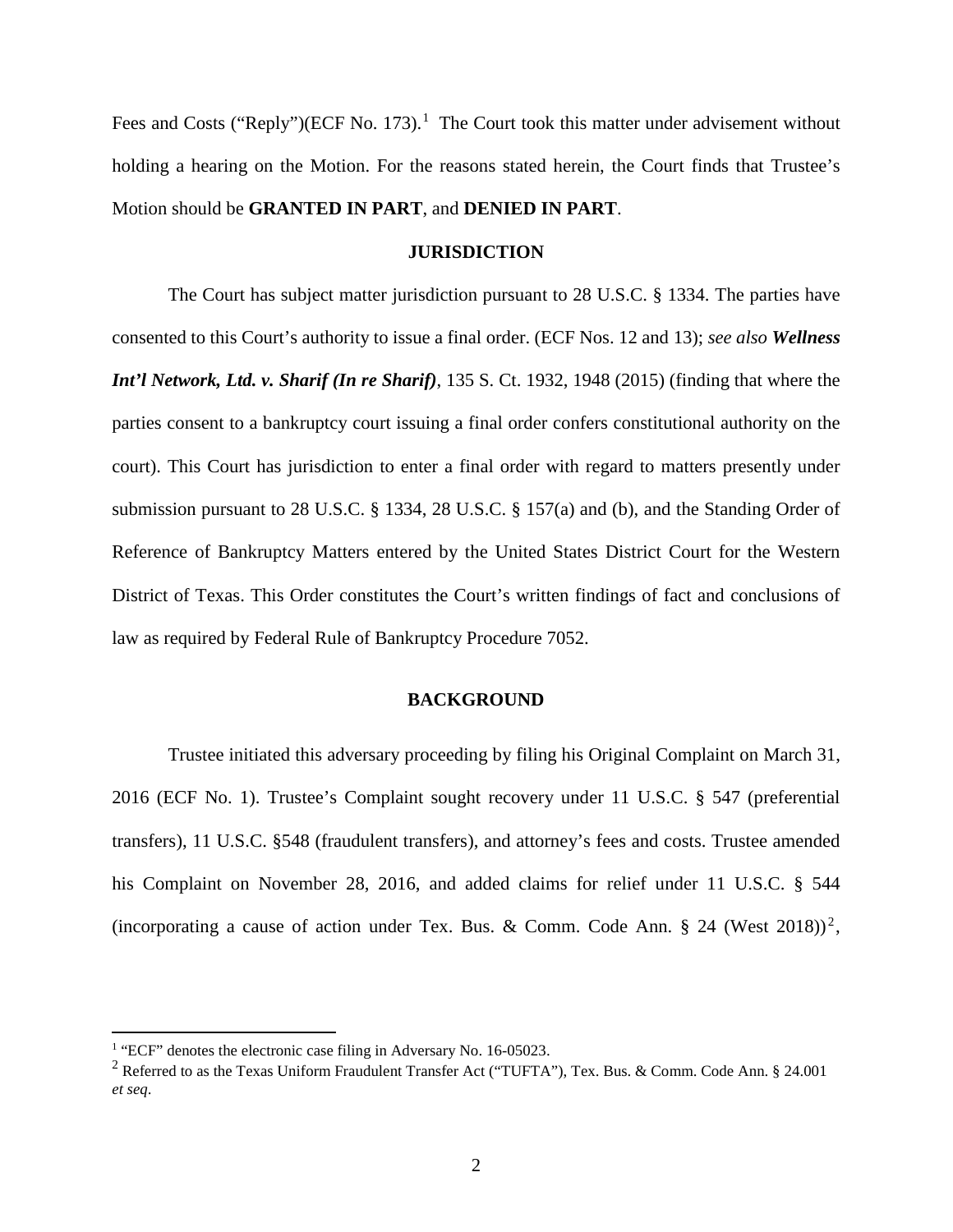additional claims under §§ 547 and 548<sup>[3](#page-2-0)</sup>, and piercing the corporate veil pursuant to Tex. Bus. Orgs. Code Ann. § 21.223 (West 2018). (ECF No. 136 ). All Defendants timely answered.

Prior to this matter going to trial, both parties filed motions for summary judgment. Trustee filed his Motion for Partial Summary Judgment on Count I: Avoidance of a Fraudulent Transfer to Defendant David Zehr, M.D. ("Zehr"). Pursuant to 11 U.S.C. § 548. (ECF No. 42). Defendant Zehr filed his Response in opposition on April 17, 2017. (ECF No. 51). The Court denied Plaintiff's Motion for Partial Summary Judgment, reading its ruling into the record on June 5, 2017.<sup>[4](#page-2-1)</sup> The Court did, however, make two determinations under  $\S$  548(a)(1) that applied to the Trustee's claims for relief. The Court determined that:

The Trustee's summary judgment evidence shows the \$2,518,394.09 transferred to Zehr was FWLL's property. Specifically, the \$2,518,394.09 was FWLL's proceeds from the Buffalo Proppants Settlement Agreement. Further, the Trustee's summary judgment evidence shows that FWLL was the only plaintiff in the Buffalo Proppants Litigation. Thus, FWLL was the only party that settled any claims against Buffalo Proppants and/or INVX Global pursuant to the Buffalo Proppants Settlement Agreement, and under the terms of that agreement, FWLL wasthe only party entitled to receive payment of the \$2,518,394.09. The Trustee's summary evidence shows that the \$2,518,394.09 was placed in the IOLTA trust account of FWLL's attorneys PCPBJ, which represented FWLL and only FWLL, in connection with the Buffalo Proppants Litigation, the Buffalo Proppants Settlement Agreement, and made the transfer to Zehr by check in Zehr's name only.

FWLL filed its bankruptcy petition on August 27, 2015 ("Petition Date"), and the transfer of the \$2,518,394.09 to Zehr was made on or about July 8, 2015, fifty-one (51) days (and less than two years) before the Petition Date. *See* 11 U.S.C. §  $548(a)(1)$ . As such, the transfer occurred within two years of the petition date.

Defendant Zehr filed his Motion for Summary Judgment arguing that Trustee cannot avoid

the settlement sum because he never sought to avoid the underlying settlement; that Zehr took the

settlement funds in good faith for value under § 548(c); that Trustee cannot avoid the settlement

<span id="page-2-0"></span> <sup>3</sup> All references are to <sup>11</sup> U.S.C. § <sup>101</sup> *et seq*. unless specifically noted.

<span id="page-2-1"></span><sup>4</sup> The transcript of the Court's ruling is at ECF No. 96.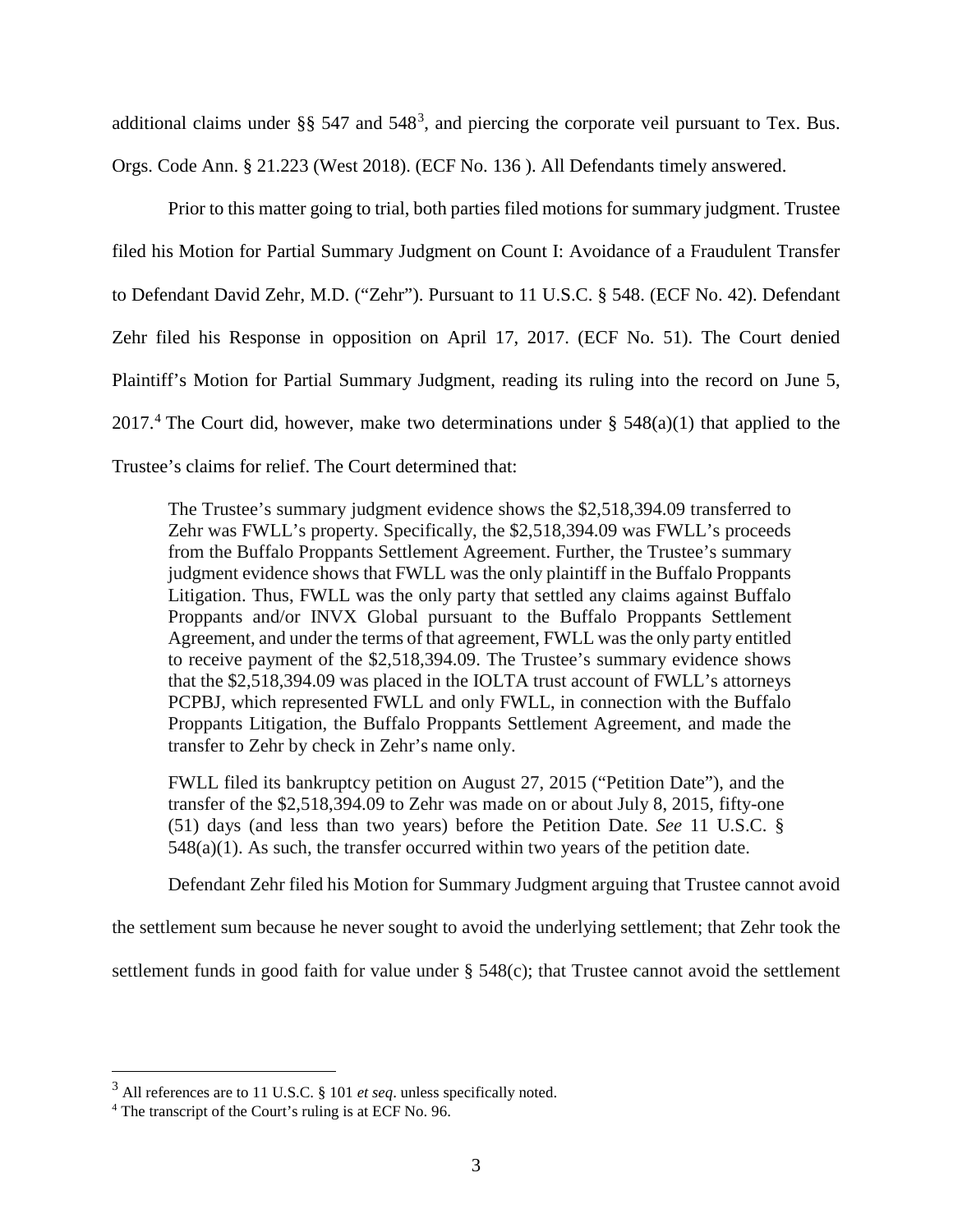sum pursuant to § 544 and TUFTA because Zehr took it in good faith and for value; and that Zehr had defenses under §550 because he was not the initial transferee as to the settlement funds.

Trustee filed his Response in opposition to the Zehr Motion for Summary Judgment. (ECF No. 49). The Court denied Zehr's Motion for Summary Judgment and read itsruling into the record on June 5, 2017. *See* ECF No. 96 (transcript of the ruling). Although the Court denied Zehr's Motion for Summary Judgment, the Court held that the Trustee's summary judgment evidence showed that Zehr was the initial transferee, and therefore, he is strictly liable for the \$2,518,394.09 transfer should the Court find that the transfer was fraudulent.

The adversary proceeding was tried on September 11 and 12, 2017, and November 8 and 9, 2017. Zehr filed his Motion for Judgment pursuant to Fed. R. Civ. P. 52(c) during the trial seeking a take nothing judgment on Trustee's Counts I, II, and VIII.<sup>[5](#page-3-0)</sup> The Court deferred ruling on the Motion until conclusion of trial. After trial, the Defendants moved for a take nothing judgment under Rule 52(c) as to whether the Trustee had proved: (a) an actual and/or constructively fraudulent transfer pursuant to §548 (Count I); (b) an actual and/or constructively fraudulent transfer pursuant to § 544 and TUFTA (Count II); and piercing ZSV LLC's ("ZSV") corporate veil to hold the LLC members, including Zher, individually liable (Count VIII). After trial, the Court took the matter under advisement.

The Court issued its Memorandum Opinion Denying Dr. David Zehr's Motion for Judgment (ECF. No. 149) on April 5, 2018. The Court found that Plaintiff proved by a preponderance of the evidence under Count I of the Amended Complaint the avoidance of a transfer to Zehr individually in the amount of \$2,518,394.09 and Count II of the Amended

<span id="page-3-0"></span><sup>&</sup>lt;sup>5</sup> Defendants' counsel for Texas Silica Logistics Joint Venture ("TSL"), ZSV, LLC, and Poth Andrew McStay orally joined in Zehr's Motion for Judgment during trial. (ECF No. 137, p. 218).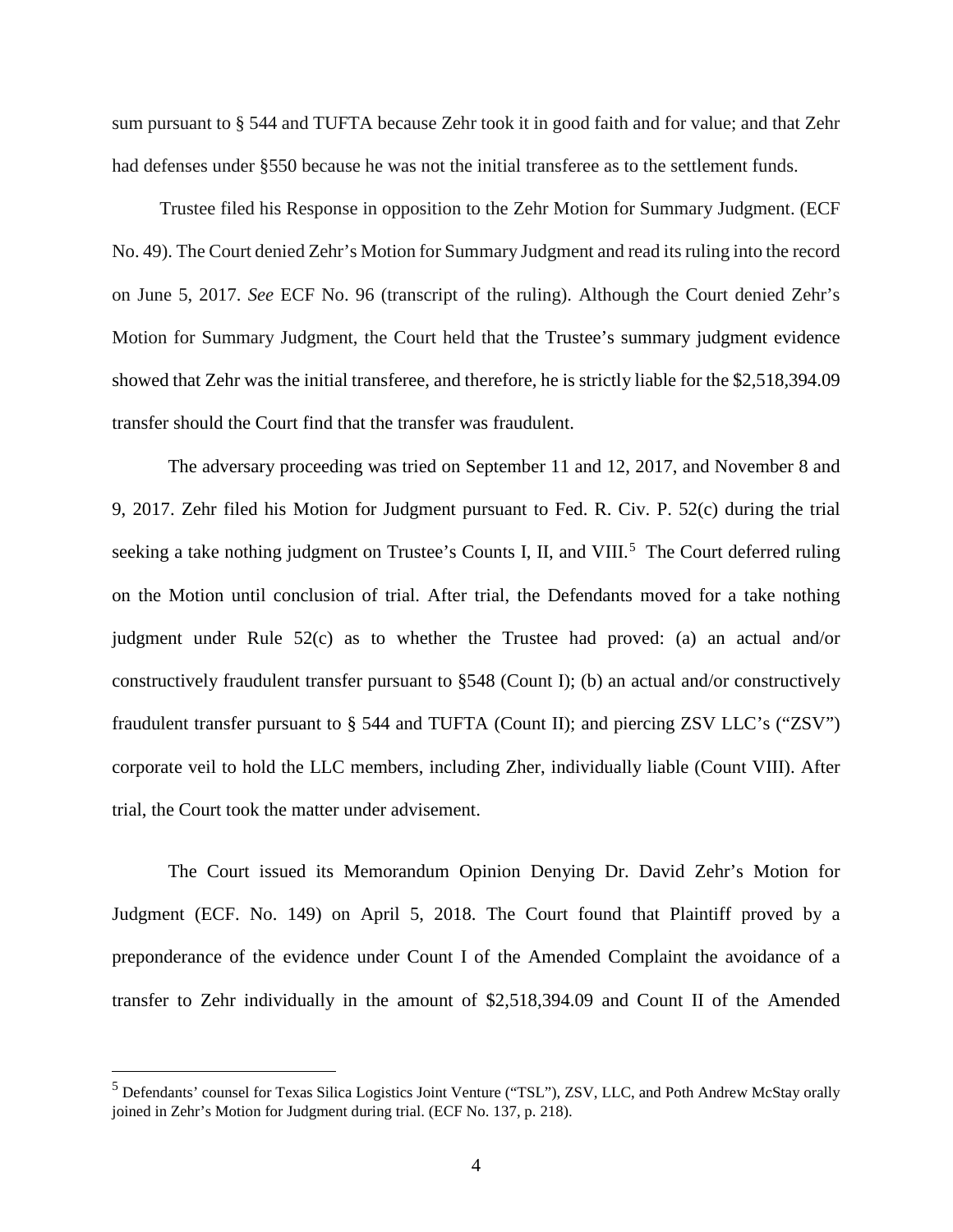Complaint for the avoidance of a fraudulent transfer to Zehr in the amount of \$2,518,394.09 for a fraudulent transfer under § 544 and TUFTA. The Court also found that Plaintiff may seek his attorney's fees and costs as allowed under Fed. R. Civ. P. 7054 and Local Rule 7054. The Court also issued its Order (ECF No. 150) and Judgment (ECF No. 151) in conformity with its Memorandum Opinion.<sup>[6](#page-4-0)</sup>

### **PARTIES' CONTENTIONS**

The Court notes that judgment was rendered against Zehr alone and that the other Defendants were not found liable to Trustee for his claims for relief. As such, at issue is how the Court should allocate Trustee's attorneys' fees against Zehr where some of the fees could have been allocated to matters regarding the non-liable Defendants.

Trustee notes that when attorneys' fees are incurred on claims for which they are recoverable (*e.g.*, the Trustee's TUFTA Claim in Count II) and claims for which they are not (*e.g.*, the Trustee's claim under § 547 of the Bankruptcy Code), the party must segregate its fees and can be awarded only those fees that relate to the compensable claim. *See In re Arnette*, 09-38643- BJH-7, 2011 WL 3651294, at \*2 (Bankr. N.D. Tex. Aug. 18, 2011) (citing *Tony Gullo Motors I, L.P. v. Chapa*, 212 S.W.3d 299, 310–11 (Tex.2006)).

Trustee suggests that in lieu of providing finely parsed time entries that segregate time, the party's attorney may provide testimony concerning the percentage of time that was spent on compensable claims. *See id*. (quoting *RM Crowe Prop. Servs. Co., L.P. v. Strategic Energy, L.L.C.*, 348 S.W.3d 444, 453 (Tex. App.—Dallas 2011, no pet.); *see also In re Frazin*, 02-32351- BJH-13, 2017 WL 7050632, at \*39 (Bankr. N.D. Tex. Dec. 22, 2017) (attorney may provide

<span id="page-4-0"></span> $6$  The Court issued its Amended Final Judgment (ECF No. 190) on July 26, 2018, finding that Plaintiff was entitled pre- and post-judgment interest and relief under § 550(a).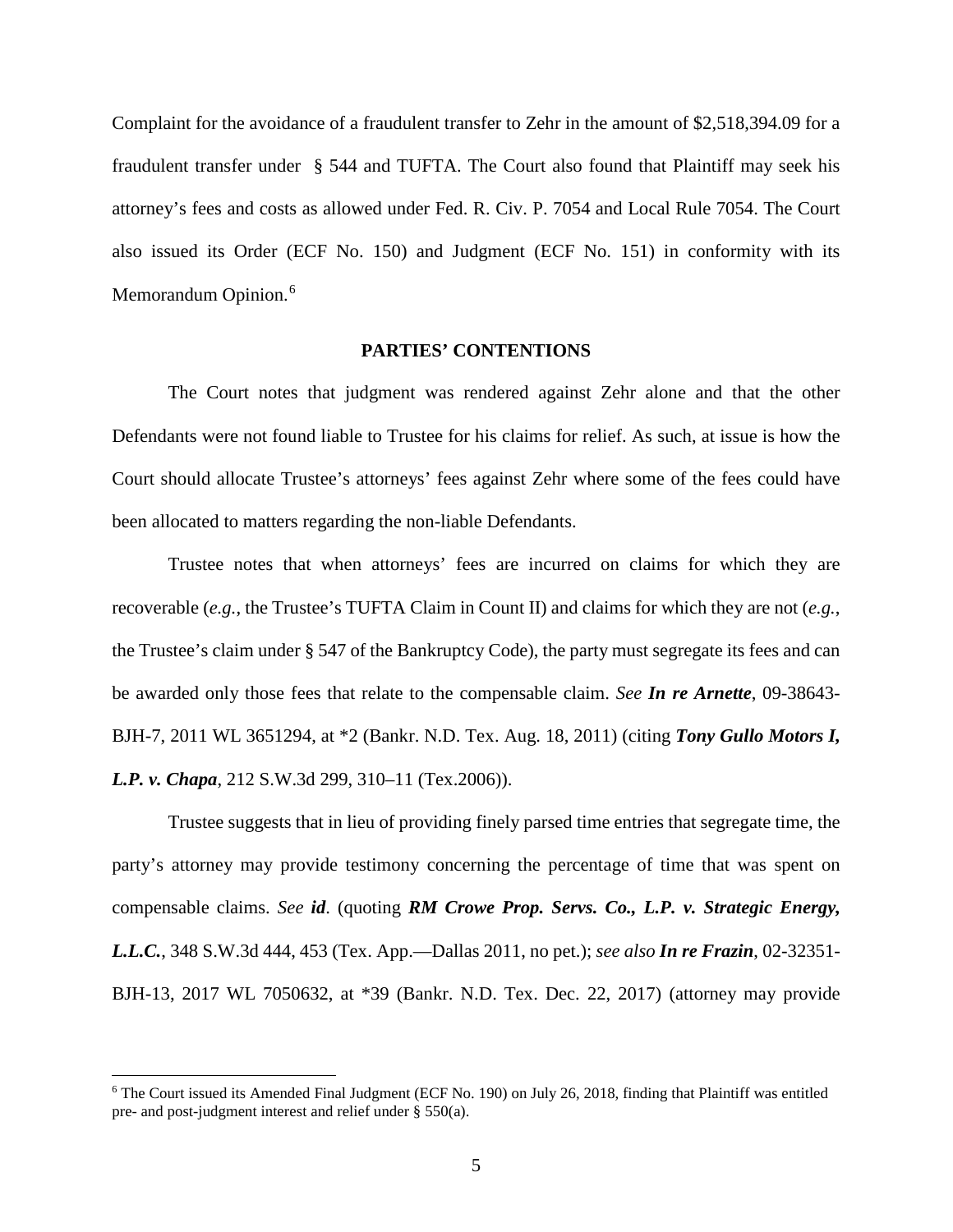evidence of proportionate split in lieu of segregated time entries); *Navigant Consulting, Inc. v. Wilkinson,* 3:02-CV-2186-B, 2006 WL 2437882, at \*2 (N.D. Tex. Aug. 22, 2006) (employing proportionate reduction in fees where segregation was not possible); *Tony Gullo Motors I*, 212 S.W.3d at 314 (evidence of proper proportional split is permissible). Trustee maintains that, where work performed in connection with claims for which fees are not recoverable was "inextricably intertwined" with or advanced claims for which fees are recoverable, the fees do not have to be segregated.

Based on the Motion, the Affidavit of Natalie Wilson ("Wilson Affidavit") and the time records attached thereto, the Trustee requests an award of \$486,517.50 in attorneys' fees and \$106,039.25 in costs, through the date of the Judgment and additional award attorneys' fees of \$25,000 if Zehr unsuccessfully appeals the Judgment to the United States District Court and an award of attorneys' fees of \$25,000 if Zehr unsuccessfully appeals to the Court of Appeals for the Fifth Circuit.

Trustee's counsel states that segregation of its time records is not necessary or appropriate in this case. Nonetheless, in the event that the Court believes the attorneys' fee award should be reduced to reflect an appropriate division between work on claims for which fees are recoverable and those for which fees are not recoverable, Trustee submits that an overall reduction of 20% of the fees will properly account for the non-recoverable work. *See, e.g.*, *In re Frazin*, 2017 WL 7050632, at \*39 (attorney may provide evidence of proportionate split in lieu of segregated time entries); *Navigant Consulting, Inc.,* 2006 WL 2437882, at \*2 (employing proportionate reduction in fees where segregation was not possible); *Tony Gullo Motors I*, 212 S.W.3d at 314 (evidence of proper proportional split is permissible).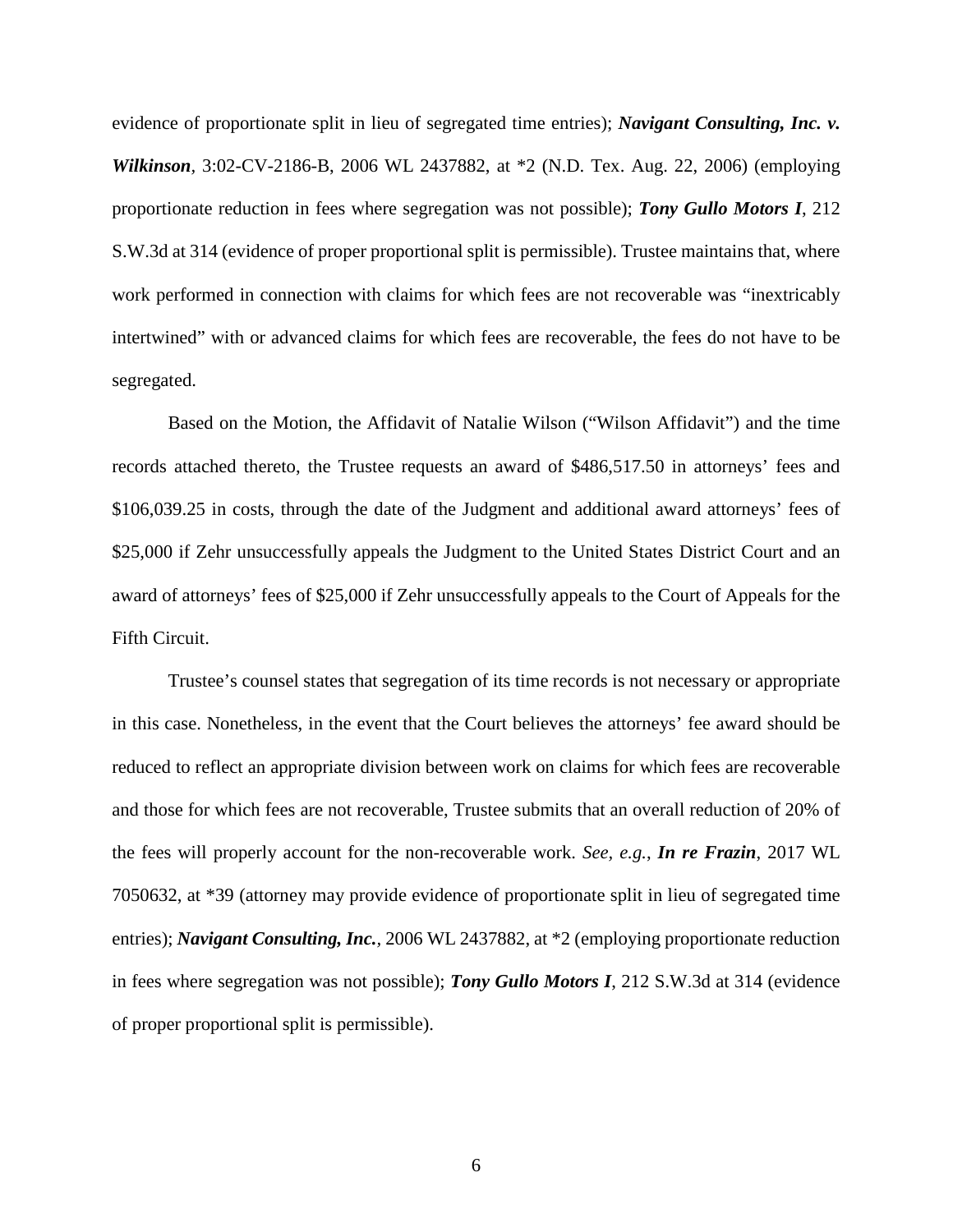Zehr contends that "[i]n order to show the reasonableness and necessity of attorney's fees, the plaintiff is required to show that the fees were incurred while suing the defendant sought to be charged with the fees on a claim which allows recovery of such fees." *Stewart Title Guar. Co. v. Sterling*, 822 S.W.2d 1, 10 (Tex. 1991). When there are multiple defendants, the fees must further be segregated so that defendants are "not charged fees for which they are not responsible." *Id*. The party seeking recovery of attorney's fees always has the burden of proof to show that the fees were incurred against the particular defendant sought to be charged. *AU Pharm., Inc. v. Boston*, 986 S.W.2d 331, 336 (Tex. App.—Texarkana 1999, no pet.). A party requesting attorneys' fees carries the burden of proof and the duty to segregate fees. *Merritt Hawkins & Assoc., L.L.C. v.Gresham*, 861 F.3d 143, 156 (5th Cir. 2017).

Zehr maintains that when a plaintiff seeks attorneys' fees in a case involving multiple claims, at least one of which supports a fee award and at least one of which does not, the plaintiff must offer evidence segregating the hours worked between these claims. *Tow v. Speer*, CV H-11- 3700, 2015 WL 12765414, at \*6 (S.D. Tex. Aug. 17, 2015) ("When a plaintiff seeks attorneys' fees in a case involving multiple claims, at least one of which supports a fee award and at least one of which does not, the plaintiff must offer evidence segregating the hours worked between these claims." (first citing *Navigant Consulting, Inc. v. Wilkinson,* 508 F.3d 277, 298 (5th Cir. 2007); and then quoting *Tony Gullo Motors I,* 212 S.W.3d at 310–14)). Moreover, the party seeking to invoke this exception to the duty to segregate has the burden of demonstrating that it applies. *Tow*, 2015 WL 12765414, at \*6.

Texas law specifically requires that that "if any attorney's fees relate solely to a claim for which such fees are unrecoverable, a claimant must segregate recoverable from unrecoverable fees." *Tony Gullo Motors I*, 212 S.W.3d at 313–14; *see also Wilkinson,* 508 F.3d at 298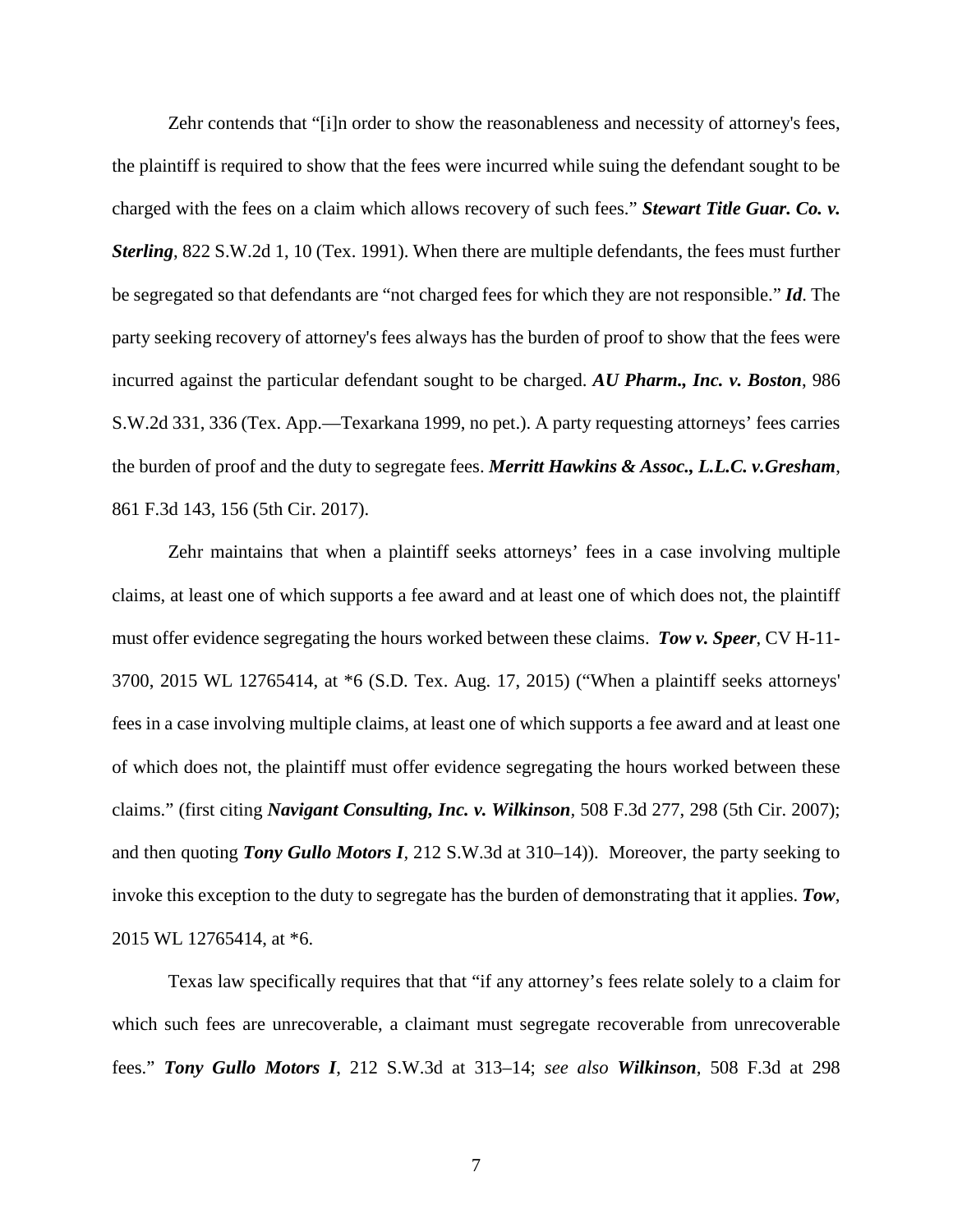(remanding to consider whether fees were properly segregated and noting, "[T]he question under *Chapa* is whether discrete legal services advance both a recoverable and unrecoverable claim."). When imposing liability for fees against all defendants leads to inequitable results, it is reversible. *Nash v. Chandler*, 848 F.2d 567, 574 (5th Cir. 1988) (finding the application of joint liability for fees inequitable and remanding the matter to determine the appropriate division of fees).

Here, Zehr argues that not only did Plaintiff fail to segregate fees between his claims, but Plaintiff also failed to segregate fees between fees billed to each of the four defendants. *See* ECF No*.* 158. Zehr argues that Plaintiff cannot recover attorneys' fees for his claims for a preference under § 547(b) because he did not prevail on his claims for a preference. *See* ECF. No. 151. Moreover, the Court did not enter a judgment against TSL, ZSV or Mr. McStay. *Id.* Regardless, Plaintiff now seeks to recover the entirety of his attorneys' fees, against all four of the defendants Plaintiff sued, solely against Zehr. *See* ECF No. 158. Zehr maintains that it would be inequitable to hold Zehr responsible for the fees incurred in Plaintiff's claims and defenses against the other three defendants, as well as for fees incurred pursuing unrecoverable claims. Zehr therefore objects to these unsegregated fees which total \$55,831.92.

Zehr also argues that the Trustee did not exercise proper billing judgment; that the Trustee's bills are vague; that the Trustee inappropriately billed for interoffice conferences and duplicate work; and that the Trustee should not recover fees for unsuccessful actions. Zehr's counsel attached a comprehensive chart in which counsel detailed by category (vague, duplicate billing or interoffice conference, or excessive billing or work that could have been performed by a paralegal) why a particular time entry for fees should be disallowed.

#### **APPLICABLE RULES FOR ATTORNEY FEES**

Fed. R. Bankr. P. 7054(b)(2) provides: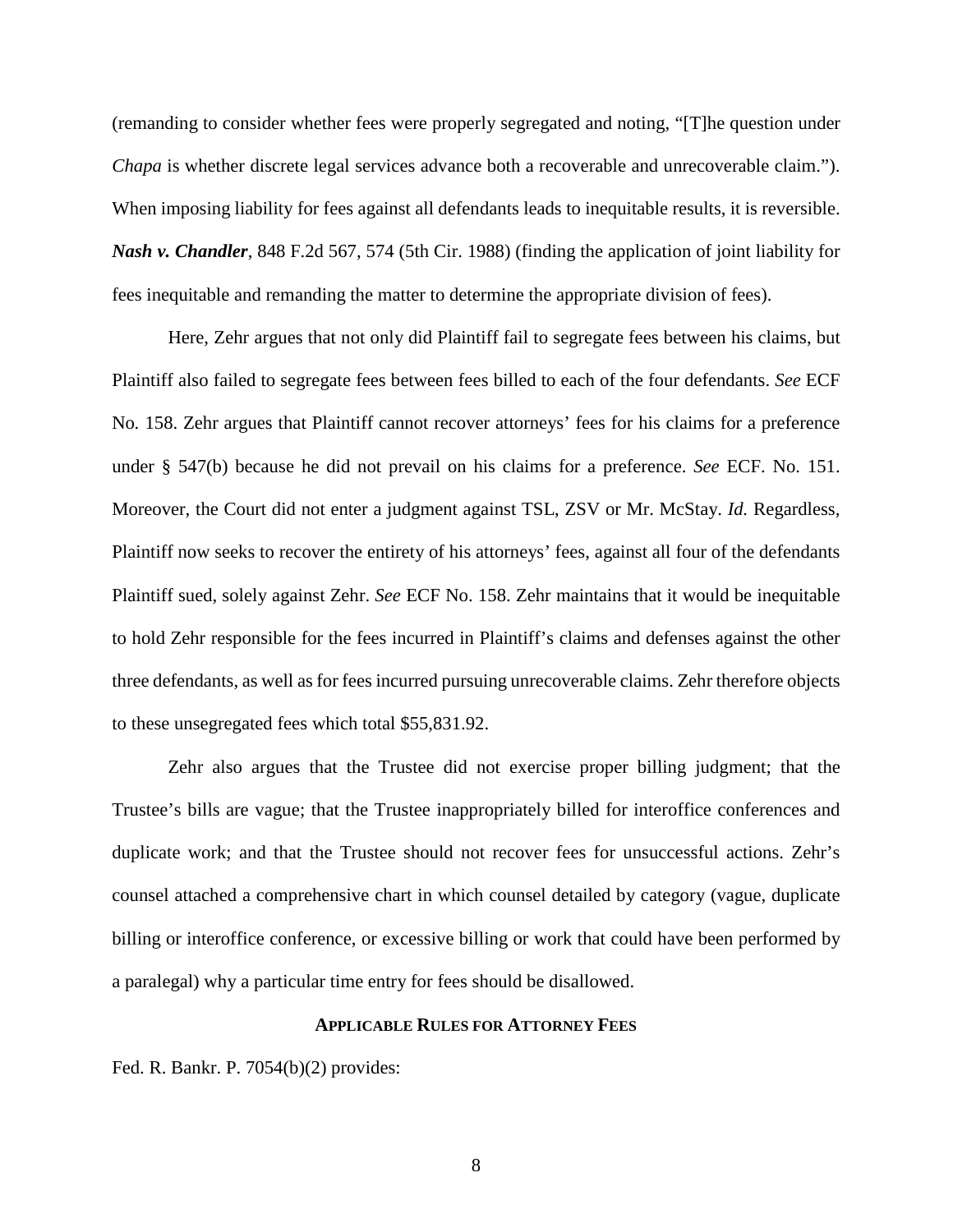### (2) Attorney's Fees.

(A) Rule  $54(d)(2)(A)-(C)$  and (E) F.R.Civ. P. applies in adversary proceedings except for the reference in [Rule](https://1.next.westlaw.com/Link/Document/FullText?findType=L&pubNum=1000600&cite=USFRCPR78&originatingDoc=N78DEFC60B89F11D8983DF34406B5929B&refType=LQ&originationContext=document&transitionType=DocumentItem&contextData=(sc.DocLink))  $54(d)(2)(C)$  to Rule 78.

(B) By local rule, the court may establish special procedures to resolve fee-related issues without extensive evidentiary hearings.

Moreover, Local Rule 7054(a)(1)–(3) states:

(a) Claims for Attorney's Fees.

(1) All motions for an award of attorney's fees shall be filed and served no later than14 days after entry of judgment pursuant to FRCP 54. Unless the substantive law requires a claim for attorney's fees and related nontaxable expenses to be proved at trial as an element of damages to be determined by a jury, a claim for fees shall be made by motion not later than 14 days after entry of judgment and pursuant to the following provisions. Counsel for the parties shall meet and confer for the purpose of resolving all disputed issues relating to attorney's fees before making application. The application shall certify that such a conference has occurred. If no agreement is reached, the applicant shall certify the specific reason(s) why the matter could not be resolved by agreement. The motion shall include a supporting document organized chronologically by activity or project, listing attorney name, date, and hours expended on the particular activity or project, as well as an affidavit certifying (1) that the hours expended were actually expended on the topics stated, and (2) that the hours expended and rate claimed were reasonable. Such application shall also be accompanied by a brief memo explaining how the fees were computed, with sufficient citation of authority to permit the reviewing court the opportunity to determine whether such computation is correct. The request shall include reference to the statutory authorization or other authority for the request. Detailed time sheets for each attorney for whom fees are claimed may be required to be submitted upon further order of the Court.

(2) An objection to any motion for attorney's fees shall be filed on or before 14 days after the date of filing of the motion. If there is no timely objection, the Court may grant the motion as unopposed.

(3) The motion shall be resolved without further hearing, unless an evidentiary hearing is requested, reasons therefore presented, and good cause shown, whereupon hearing on the motion may be granted.

## **AWARD OF FEES UNDER TUFTA**

Under TUFTA, the Court may award the Trustee his reasonable and necessary attorneys'

fees and costs. *In re Ritz,* 567 B.R. 715, 771 (Bankr. S.D. Tex. 2017) (citations omitted); *see also*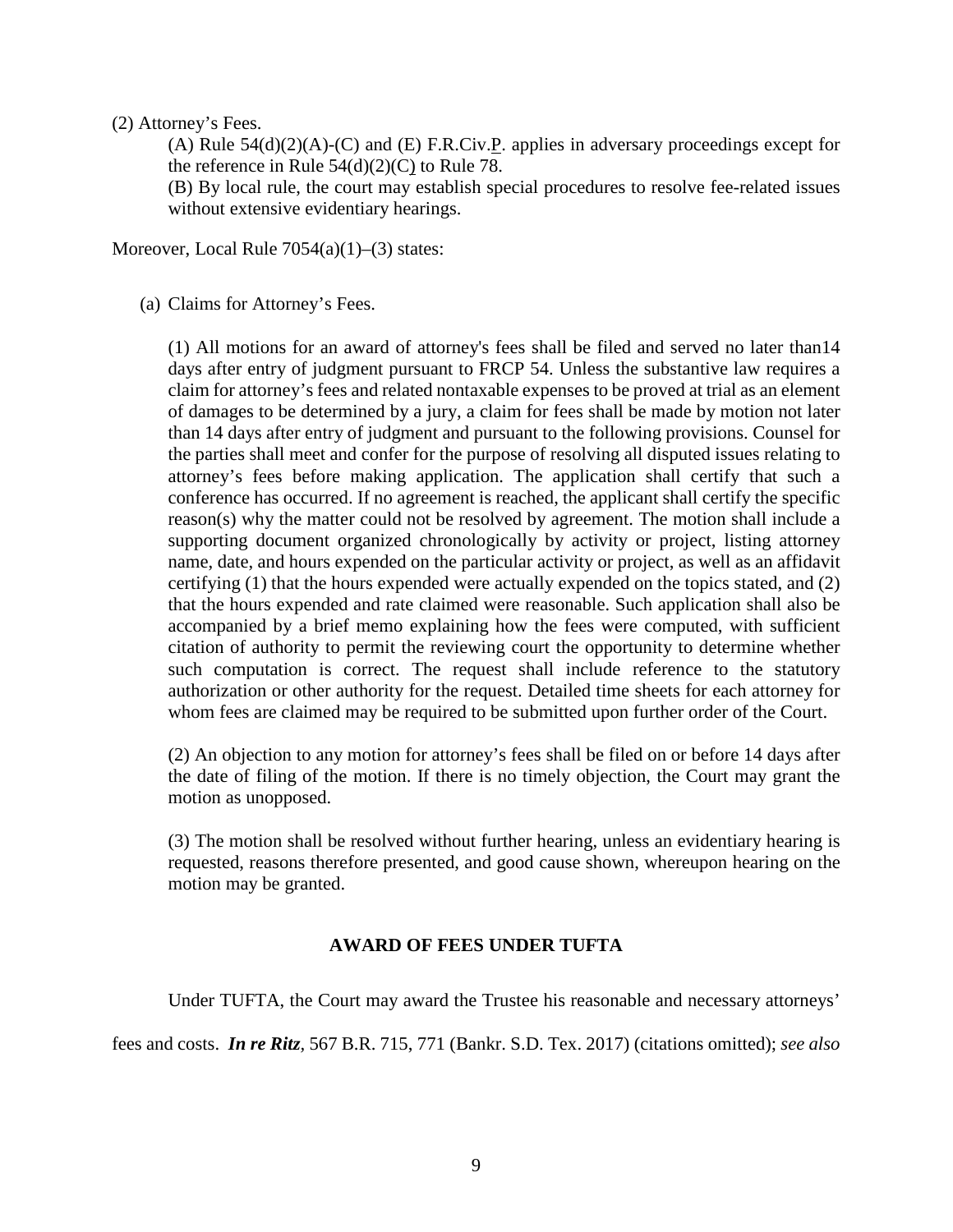Tex. Bus. Comm. Code Ann. § 24.013 ("In any proceeding under this chapter, the court may award

costs and reasonable attorney's fees as are equitable and just.").

Texas courts employ the following factors in approving fees under TUFTA:

(1) the time and labor required, the novelty and difficulty of the questions involved, and the skill required to perform the legal service properly; (2) the likelihood ... that the acceptance of the particular employment will preclude other employment by the lawyer; (3) the fee customarily charged in the locality for similar legal services; (4) the amount involved and the results obtained; (5) the time limitations imposed by the client or by the circumstances; (6) the nature and length of the professional relationship with the client; (7) the experience, reputation, and ability of the lawyer or lawyers performing the services; and (8) whether the fee is fixed or contingent on results obtained or uncertainty of collection before the legal services have been rendered.

*Arthur Andersen & Co. v. Perry Equip. Corp.*, 945 S.W.2d 812, 818 (Tex. 1997) (citations

omitted). These factors are similar to the considerations set forth in *Am. Benefit Life Ins. Co. v.*

*Baddock (In re First Colonial Corp. of Am.)*, 544 F.2d 1291, 1298–99 (5th Cir. 1977) which are

often applied to requests for attorneys' fees in this Court.

The Court must first decide whether the Trustee's counsel fees are so intertwined that the fees associated with the claims that Trustee prevailed upon and those claims that the Trustee did not are inextricably related to the same facts and law. Before analyzing whether segregation of fees is required, the Court must examine the facts surrounding the litigation in this case and the procedural history of the case. The factual and procedural history is taken from the Court's Memorandum Opinion in the adversary proceeding (ECF No. 149).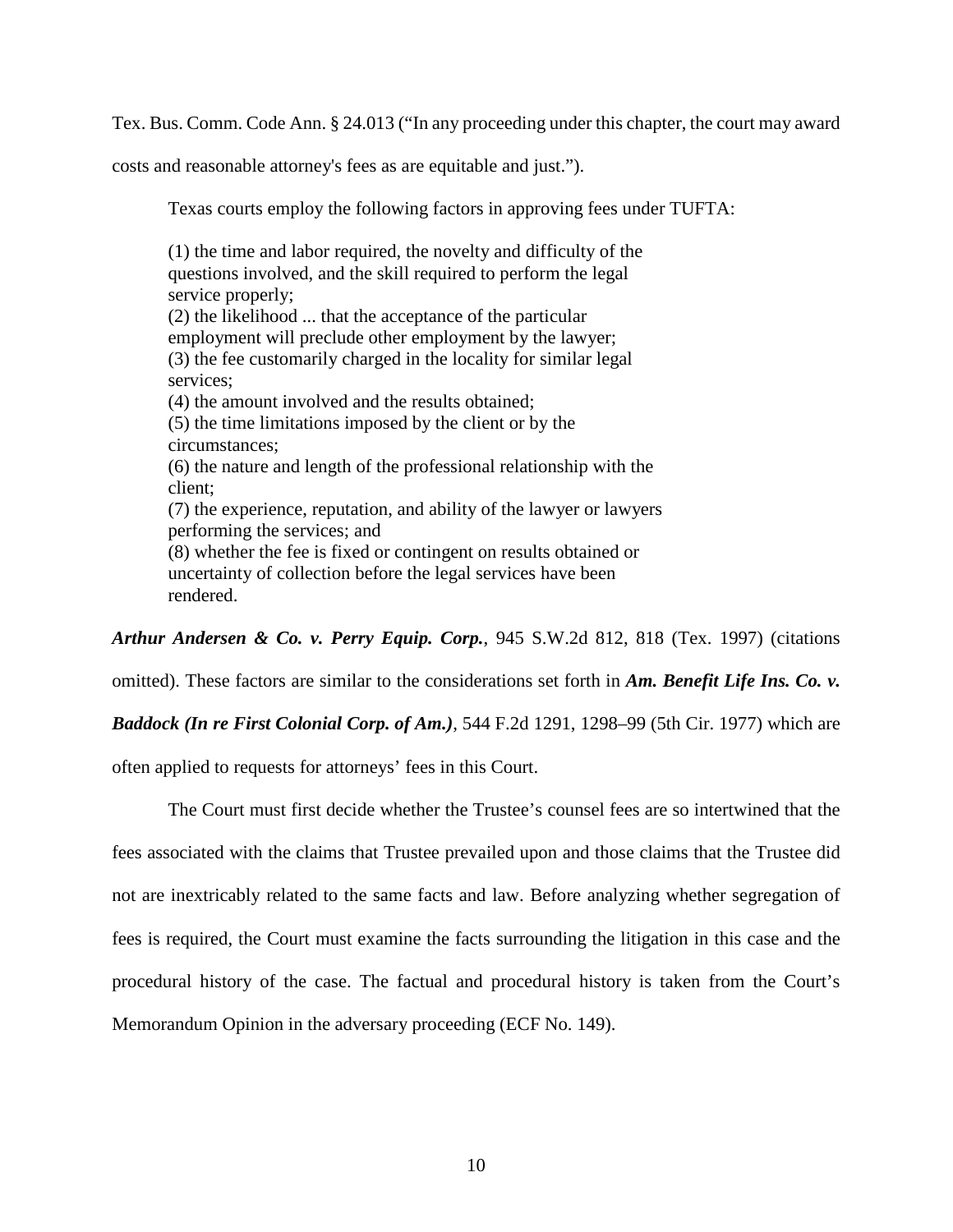FWLL's business was to buy, sell, transload, and store frac sand from the mine to the rig site, for drilling oil and gas wells. FWLL's primary customers were drilling companies, including Halliburton, Lewis Energy, C&J, and others. FWLL's financial problems began at its inception. FWLL opened its doors on May 5, 2014, and by June 2014, it had forty-seven (47) customers and about \$45–50 million in open purchase orders, which it could not fill. FWLL also started seeking money from additional individual investors who—through seven joint ventures or partnerships with FWLL—invested millions of dollars. The joint ventures had no operational control over FWLL's frac sand business, nor did the joint ventures own the sand until it was sold. On or about April 29, 2014—about six days before FWLL opened it doors—FWLL and ZSV entered into a joint venture called Texas Silica Logistics Joint Venture ("TSL"), which was the first joint venture FWLL formed.

FWLL was the Manager of TSL and owned 45%, and ZSV owned 55%. ZSV was a Texas limited liability company, created to form TSL with FWLL. ZSV provided the money for TSL, and TSL used the money to purchase sand. At all relevant times, Zehr was the majority owner of ZSV. ZSV's minority owners were McStay and Leatherman, who is not a party to this adversary proceeding. McStay was the authorized managing member of ZSV.

FFWL had financial difficulty and lacked investor funds to continue its business. Further, FFWL had to sue a third party to collect on deposited funds that would have been otherwise used to purchase frac sand related to the TSL joint venture. When the purchase failed FWLL, TSL, ZSV, Zehr, McStay, and Leatherman entered into a Settlement and Mutual Release Agreement ("TSL Settlement"), pursuant to which FWLL: (a) assigned its right, title, and interest in TSL to ZSV; (b) agreed to pay ZSV \$2,518,394.09 as consideration for the settlement("Settlement Sum"); and (c) agreed to pay ZSV the additional \$300,000 due from INVX (an escrow entity) on July 3,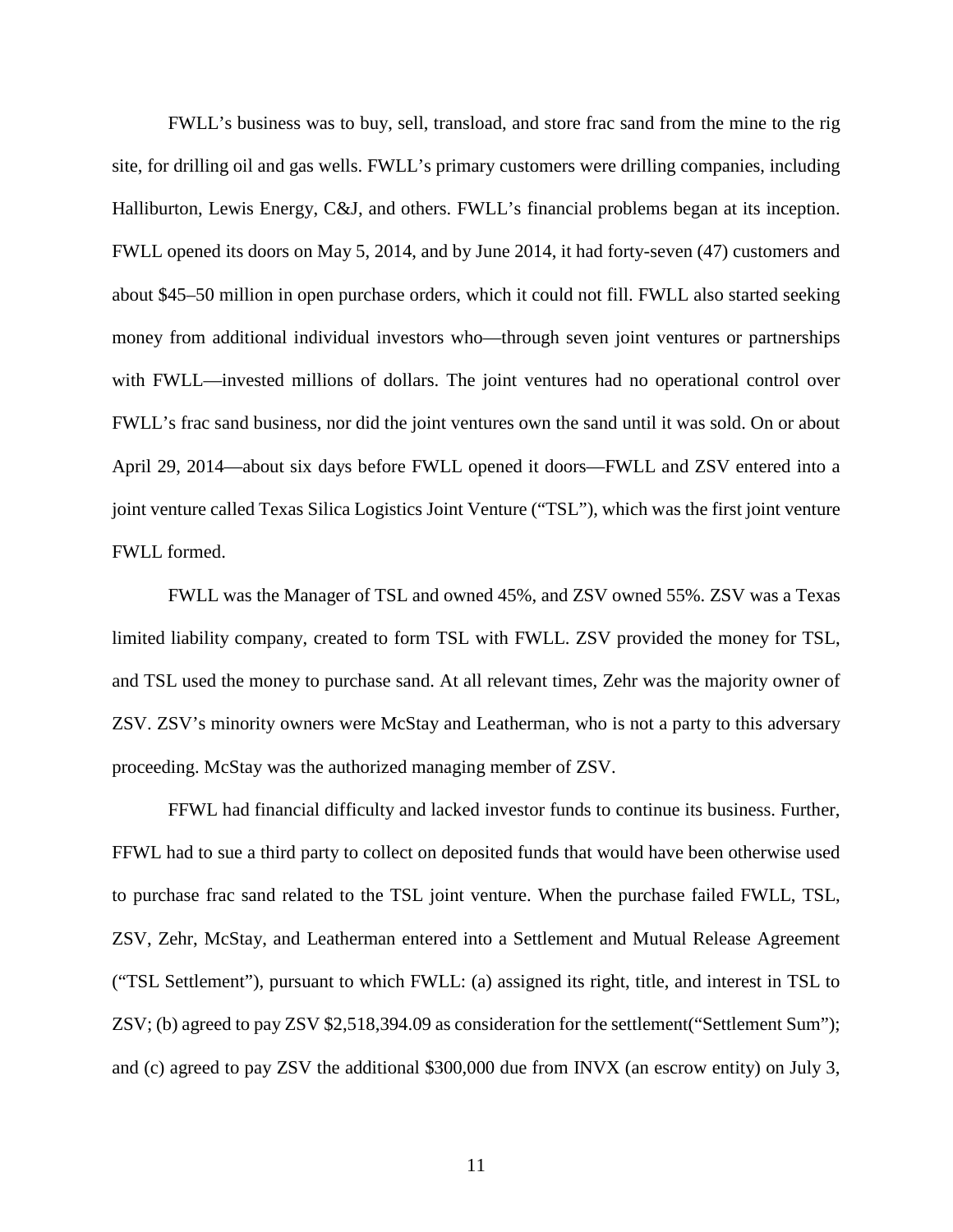2015, or if the money was not received by July 3, 2015, to assign to ZSV FWLL's rights under the Agreed Judgment. The parties also agreed to dissolve TSL and parties granted mutual releases, but in this adversary proceeding, Zehr has admitted that FWLL did not owe any debt to him personally, and that he had no claims against FWLL to release.

On or about July 8, 2015, FWLL's counsel issued a check from its IOLTA account for \$2,518,394.09, made payable to the order of David Zehr. Zehr was the only payee named on that check, and he used the \$2,518,394.09 to pay off his personal lines of credit at Independent Bank.

On August 27, 2015, FWLL filed a voluntary petition under chapter 11 of the Bankruptcy Code, *In re FWLL, LLC*, Case No. 15-52071-cag ("Bankruptcy Case"). On October 9, 2015, creditor 2040 Babcock, Ltd. filed a motion to convert FWLL's Chapter 11 case to Chapter 7. On November 4, 2015, the Court entered an order converting FWLL's case to Chapter 7, and Randolph N. Osherow was appointed Chapter 7 trustee. Trustee initiated this adversary proceeding to collect on the fraudulent transfer to Zehr.

As noted herein, this adversary proceeding involved two motions for summary judgment, discovery disputes, a four day trial, and post-trial motions. After presiding over all of these matters, the Court finds that Dr. Zehr was the focus of the litigation in this adversary proceeding. This finding is premised on the fact that Dr. Zehr was the initial transferee on the fraudulent transfer and his involvement in the transfer was the primary factor in Trustee's case. The Court cannot conceive how most, if not all, of Trustee's case could have been prosecuted without developing the facts surrounding TSL and its relationship with FFWL. The Court agrees with Trustee that Trustee had the burden of proving fact-intensive elements and refuting complicated legal defenses and arguments raised by Zehr. The Court acknowledges that Zehr himself asserted essentially no knowledge of the relevant facts and claimed to be in possession of virtually no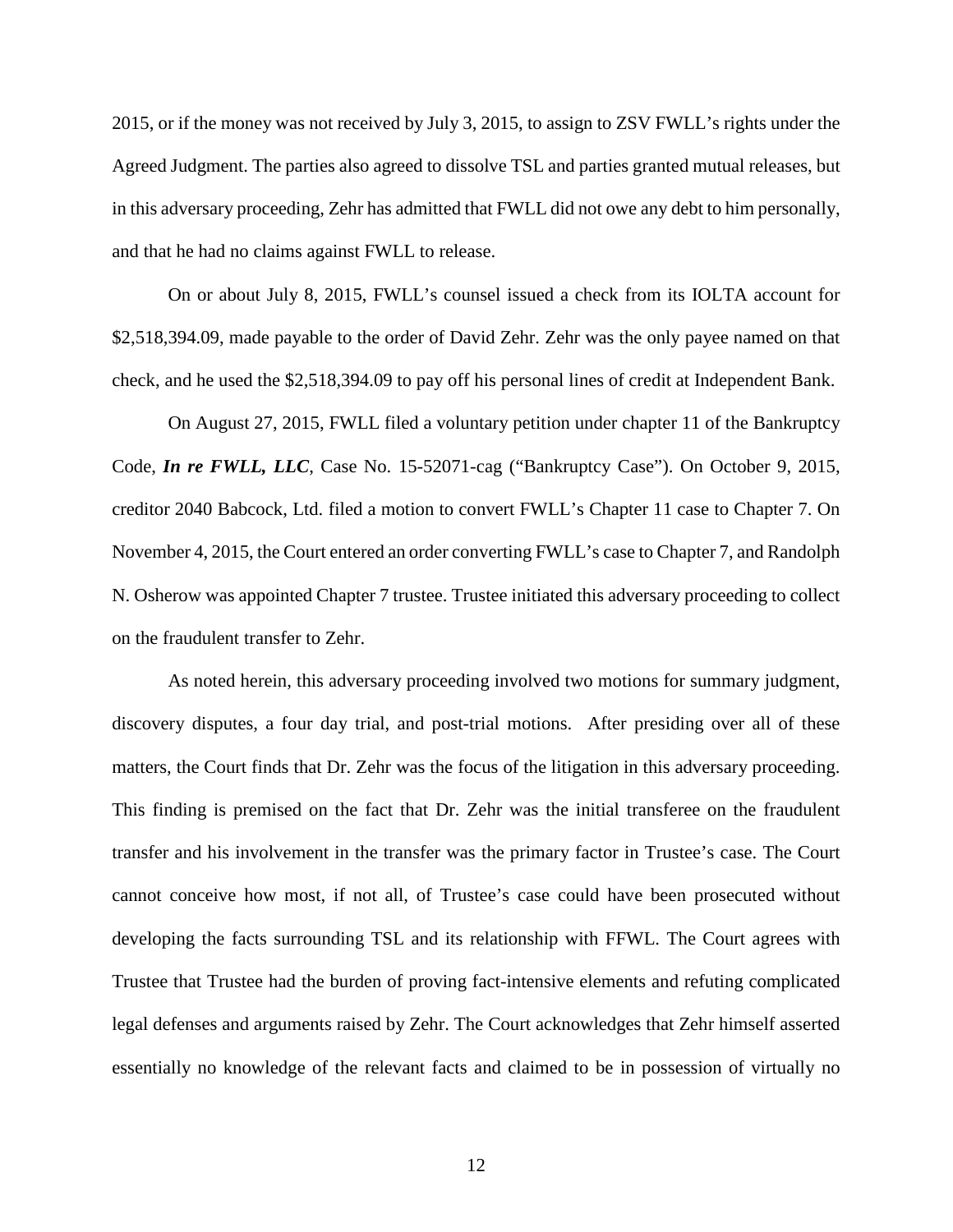discoverable documents; and McStay was Zehr's agent and McStay's knowledge (including knowledge of the Debtor's insolvency and actual fraudulent intent at the time of the transfer) was imputed to Zehr. In sum, the Court cannot discern how Trustee could have met his burden without developing his case with the other Defendants.

The parties cite a number of decisions that discuss whether a prevailing party must segregate its attorney's fees by recoverable and non-recoverable claims for relief, and by defendants that are found liable for the recoverable claims for relief. Both parties cite to the Texas Supreme Court's decision in *Tony Gullo Motors I, L.P. v. Chapa*, 212 S.W.3d 299 (Tex. 2007). In *Tony Gullo Motors I* the Texas Supreme Court noted that "[a]bsent a contract or statute, trial courts do not have inherent authority to require a losing party to pay the prevailing party's fees. As a result, fee claimants have always been required to segregate fees between claims for which they are recoverable and claims for which they are not." *Id*. at 311. (footnotes omitted). Further, the Texas Supreme Court explained:

A recognized exception to this duty to segregate arises when the attorney's fees rendered are in connection with claims arising out of the same transaction and are so interrelated that their "prosecution or defense entails proof or denial of essentially the same facts." *Flint & Assoc. v. [Intercontinental](https://1.next.westlaw.com/Link/Document/FullText?findType=Y&serNum=1987146070&pubNum=0000713&originatingDoc=I8a31bd1491c211db9127cf4cfcf88547&refType=RP&fi=co_pp_sp_713_624&originationContext=document&transitionType=DocumentItem&contextData=(sc.UserEnteredCitation)#co_pp_sp_713_624) Pipe & Steel, Inc.,* 739 S.W.2d 622, 624–25 [\(Tex.App.-Dallas](https://1.next.westlaw.com/Link/Document/FullText?findType=Y&serNum=1987146070&pubNum=0000713&originatingDoc=I8a31bd1491c211db9127cf4cfcf88547&refType=RP&fi=co_pp_sp_713_624&originationContext=document&transitionType=DocumentItem&contextData=(sc.UserEnteredCitation)#co_pp_sp_713_624) 1987, writ denied). Therefore, when the causes of action involved in the suit are dependent upon the same set of facts or circumstances and thus are "interwined to the point of being inseparable," the party suing for attorney's fees may recover the entire amount covering all claims. *[Gill](https://1.next.westlaw.com/Link/Document/FullText?findType=Y&serNum=1989178761&pubNum=0000713&originatingDoc=I8a31bd1491c211db9127cf4cfcf88547&refType=RP&fi=co_pp_sp_713_680&originationContext=document&transitionType=DocumentItem&contextData=(sc.UserEnteredCitation)#co_pp_sp_713_680) Sav. Ass'n v. Chair King, Inc.,* 783 S.W.2d 674, 680 [\(Tex.App.-Houston](https://1.next.westlaw.com/Link/Document/FullText?findType=Y&serNum=1989178761&pubNum=0000713&originatingDoc=I8a31bd1491c211db9127cf4cfcf88547&refType=RP&fi=co_pp_sp_713_680&originationContext=document&transitionType=DocumentItem&contextData=(sc.UserEnteredCitation)#co_pp_sp_713_680) [14th Dist.] [1989\),](https://1.next.westlaw.com/Link/Document/FullText?findType=Y&serNum=1989178761&pubNum=0000713&originatingDoc=I8a31bd1491c211db9127cf4cfcf88547&refType=RP&fi=co_pp_sp_713_680&originationContext=document&transitionType=DocumentItem&contextData=(sc.UserEnteredCitation)#co_pp_sp_713_680) *modified,* 797 S.W.2d 31 [\(Tex.1990\)](https://1.next.westlaw.com/Link/Document/FullText?findType=Y&serNum=1990148373&pubNum=0000713&originatingDoc=I8a31bd1491c211db9127cf4cfcf88547&refType=RP&originationContext=document&transitionType=DocumentItem&contextData=(sc.UserEnteredCitation)) (remanded to the trial court for reexamination of attorney's fee award).

Id. (footnote omitted). The Texas Supreme Court noted that the exception to the duty to segregate fees is difficult to apply consistently. *Id*. at 312. The *Tony Gullo Motors I* court found that appellate courts have focused on the underlying facts, elements to a claim that must be proven, or a combination of the two. *Id*. (citations omitted). Some courts require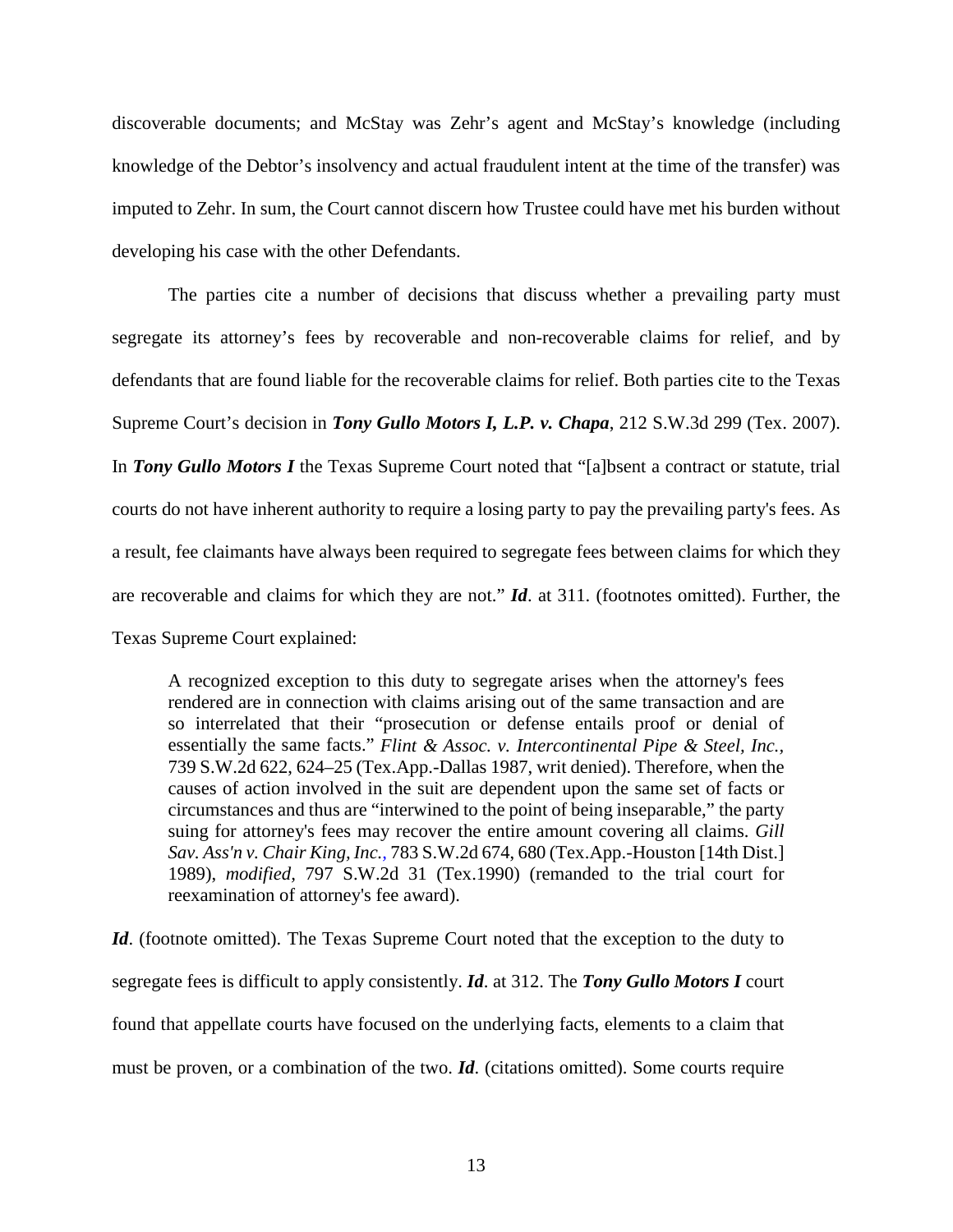testimony on how the claims are intertwined, other do not. *Id*. (citations omitted). The Texas Supreme Court court recognized the potential inconsistency in the lower courts' approaches. As such, the Texas Supreme Court

reaffirm[ed] the rule that if any attorney's fees relate solely to a claim for which such fees are unrecoverable, a claimant must segregate recoverable from unrecoverable fees. [I]t is only when discrete legal services advance both a recoverable and unrecoverable claim that they are so intertwined that they need not be segregated.

*Id.* at 313–314.

The Fifth Circuit followed *Tony Gullo Motors I* in *Merritt Hawkins & Assoc., L.L.C. v. Gresham*, 861 F.3d 143 (5th Cir. 2017). *Gresham* involved an employment contract dispute in which there were multiple claims, including requests for both injunctive and monetary relief. *Id*. at 148. The Fifth Circuit found that the proper test for determining whether fees should be segregated between recoverable and non-recoverable claims is where the claims are so intertwined factually and advance both recoverable and unrecoverable claims that they need not be separated. *Gresham***,** 861 F.3d at 156 (citing *Tony Gullo Motors I*, 212 S.W.3d at 313–14). The Fifth Circuit held that the party requesting the fees carries the burden of proof and the duty to segregate. *Id*. (citing *U.S. for Varco Pruden Bldgs. v. Reid & Gary Strickland Co.*, 161 F.3d 915, 919 (5th Cir. 1998)).

Trustee's Reply states that Trustee's counsel has removed fees attributable to claims for relief that Trustee did not prevail.<sup>[7](#page-13-0)</sup> Trustee's counsel states that "Trustee has already removed all time entries relating *solely* to Counts V, VI, and VII (which asserted preferential transfers and alter ego theories) and other defendants" and the remaining counts premised on the same legal and factual basis." (ECF No. 173, p. 5). Trustee argues that the claims for relief in Counts I–IV of the

<span id="page-13-0"></span> <sup>7</sup> In addition, Trustee's counsel had erroneously included roughly \$89,000 of fees and has reduced the amount of attorneys' fees requested by that amount. (ECF No. 173, pp. 1–2).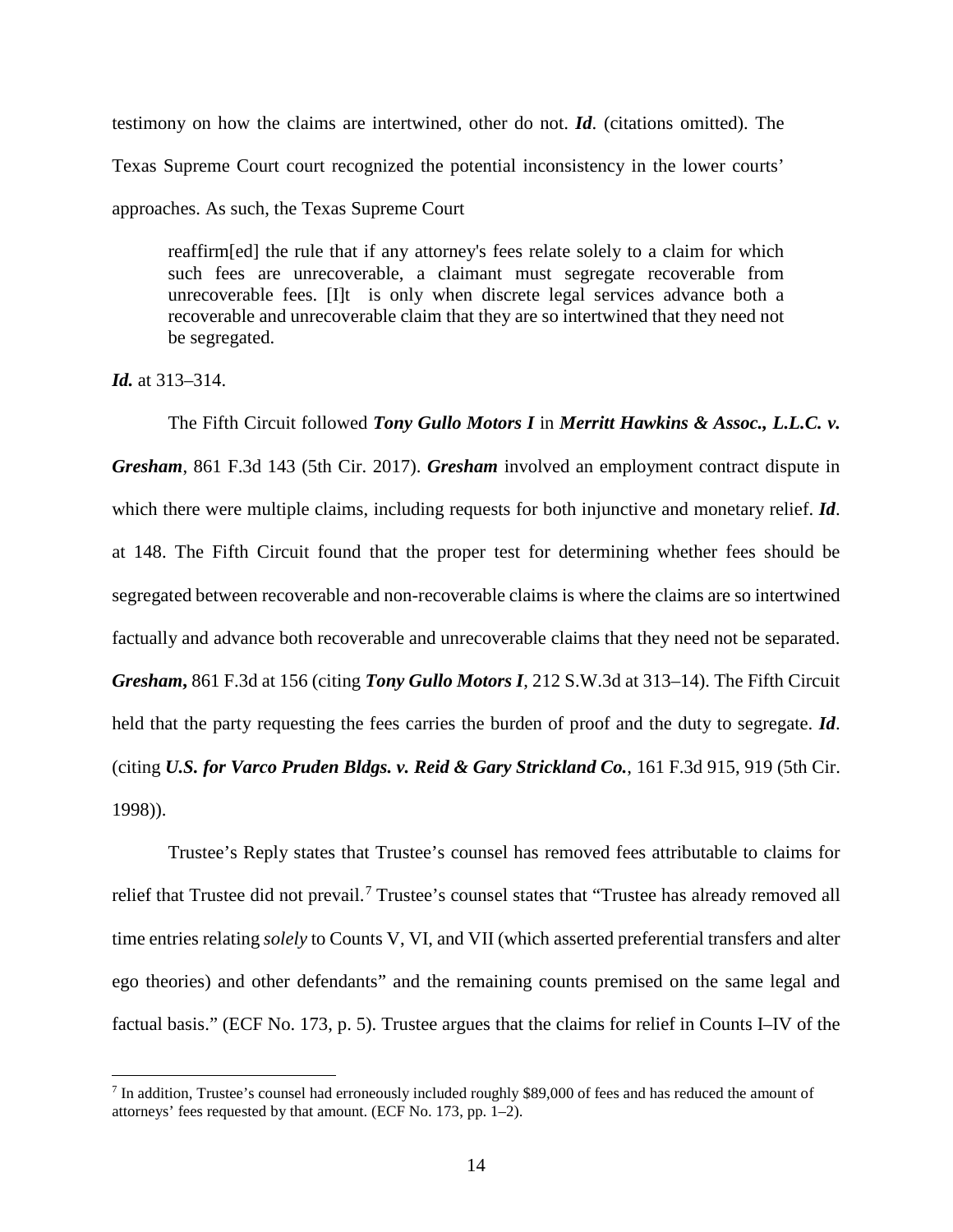Amended Complaint are inextricably intertwined because the claims involve allegations of fraudulent transfers under bankruptcy and state law in which the same factual and legal analysis applies. Trustee asserts that the legal analysis of insolvency for a preference under § 547 incorporates the same legal and factual analysis that would be used in determining a fraudulent transfer under bankruptcy and state law.<sup>[8](#page-14-0)</sup>

The Court finds that based upon the *Tony Gullo Motors I* and *Gresham* decisions, Trustee's counsel has met their burden in demonstrating that the fees sought in this case were either attributable to prevailing claims or claims that were so intertwined between recoverable and nonrecoverable claims that segregating the attorneys' fees is unnecessary. Moreover, the Court finds that the work performed with regard to the non-recoverable claims was directly linked to services provided for the recoverable claims. As such, segregation is not warranted here. Trustee has offered to reduce the amount of attorneys' fees by 20% as an alternative to further segregating his fees. For the reasons stated herein, the Court finds that such a reduction is unnecessary.

As such, Trustee seeks attorneys' fees of \$481,372.50 and costs of \$7,901.07. Per Zehr's objections, Zehr argues that Trustee's counsel's fees should be \$165,191.50. The parties have stipulated to \$7,901.07, which represents the amount of the costs. After the Trustee's voluntary reduction of fees, the Trustee seeks attorney's fees of \$481,372.50. As such, Zehr disputes Trustee's attorneys' fees in the amount of \$316,181.00.

Zehr also argued in the alternative that should the Court disallow fees on the basis of Trustee's counsel's failure to segregate, that the majority of counsel's time is not compensable. Zehr provided an exhaustive chart detailing the nature of his objections to Trustee's fees. (ECF No. 171-1). Zehr's objections are premised on four bases: (1) fees not related to Zehr individually

<span id="page-14-0"></span> <sup>8</sup> Trustee's counsel reduced their attorney's fees by \$5,145.00 after conferring with Zehr's counsel. Counsel reduced their fees based upon using a lower rate for some work and duplication of attorney time.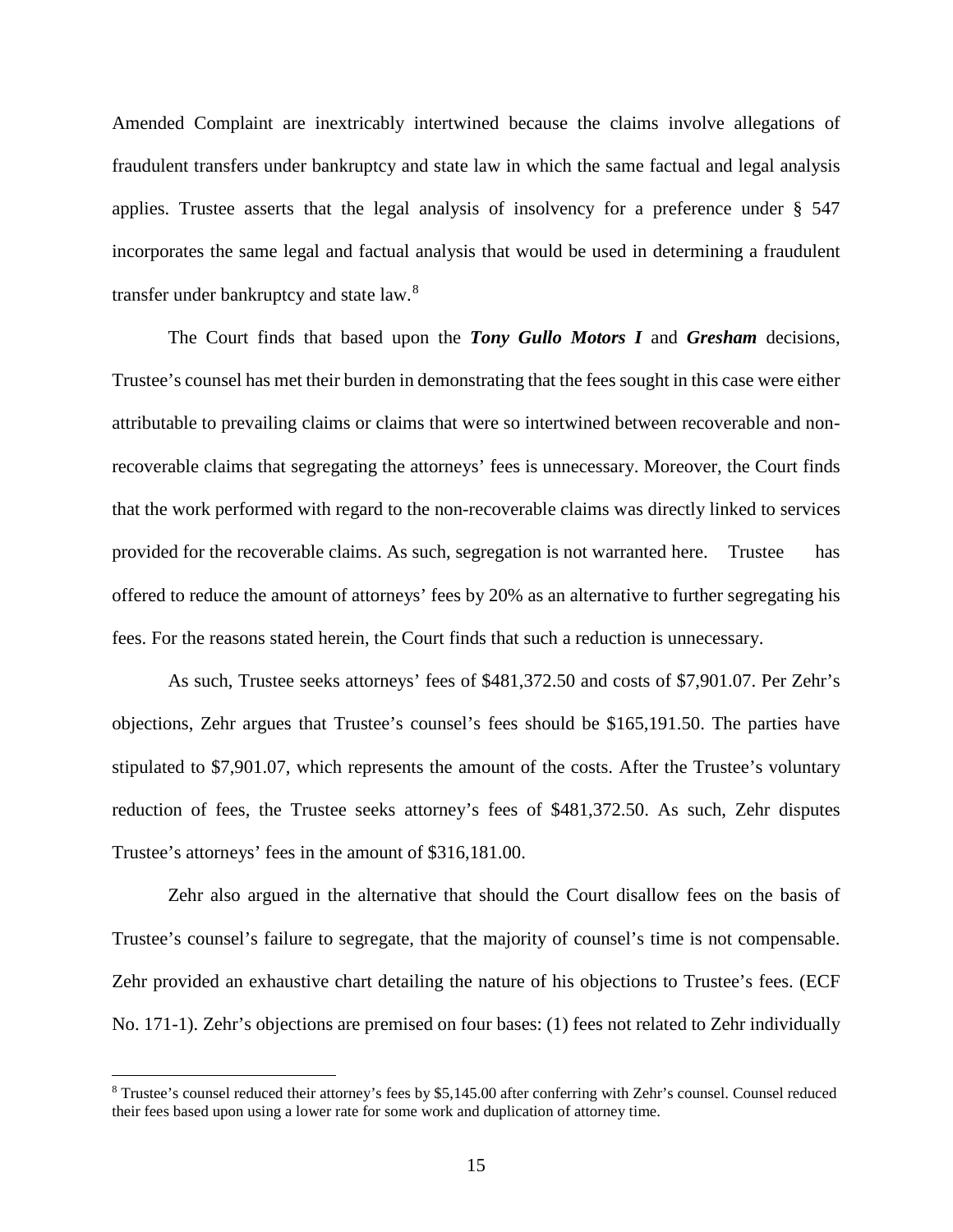should not be allowed; (2) time entries that are vague should not be compensable; (3) duplicate billing and interoffice conference between attorneys should be reduced; and (4) excessive billing on certain tasks that are unnecessary or tasks that should be done by a paralegal. Moreover, Zehr contends that the fees are generally excessive because: (1) the Trustee's adversary was pending for only approximately two years; (2) there were only four defendants in this chapter 7 adversary; (3) there were only three depositions taken and one of those did not involve Dr. Zehr; and (4) this non-jury trial spanned approximately four days in total. Zehr argues that Trustee's counsel's time entries show that seven different timekeepers billed time to this matter, many of whom did not do independent work and only attended a deposition or trial to observe. In addition to duplicative time entries by multiple attorneys, Dr. Zehr also objects to the Trustee's request for fees because Trustee in most cases did not did not exercise billing judgment.

The Trustee's Reply in turn provides direct responses to Zehr's line item objections to Trustee counsel's fees. (ECF No. 173-1). In most cases, Trustee's counsel provides a direct explanation for why the fees are compensable. There are limited entries in which the Trustee did not respond. The Trustee's counsel's exhibit containing their responses to Zehr's objections is 331 pages long.

Zehr's Objection does not raise any issues regarding counsel's competency or hourly rate. Further, the Objection does not argue that the fees were not actually incurred. A careful review of Zehr's Objection does not indicate what factors under *Arthur Andersen & Co. v. Perry Equip. Corp.*, 945 S.W.2d 812, 818 (Tex. 1997) Trustee's counsel fees would not be allowed other than the time expended on certain entries and the necessity of the services. Natalie Wilson's Affidavit in support of Trustee counsel's fees explains how the *Arthur Andersen* factors are met in this case. The Court finds that the Wilson Affidavit and the arguments in the Trustee's Motion satisfy the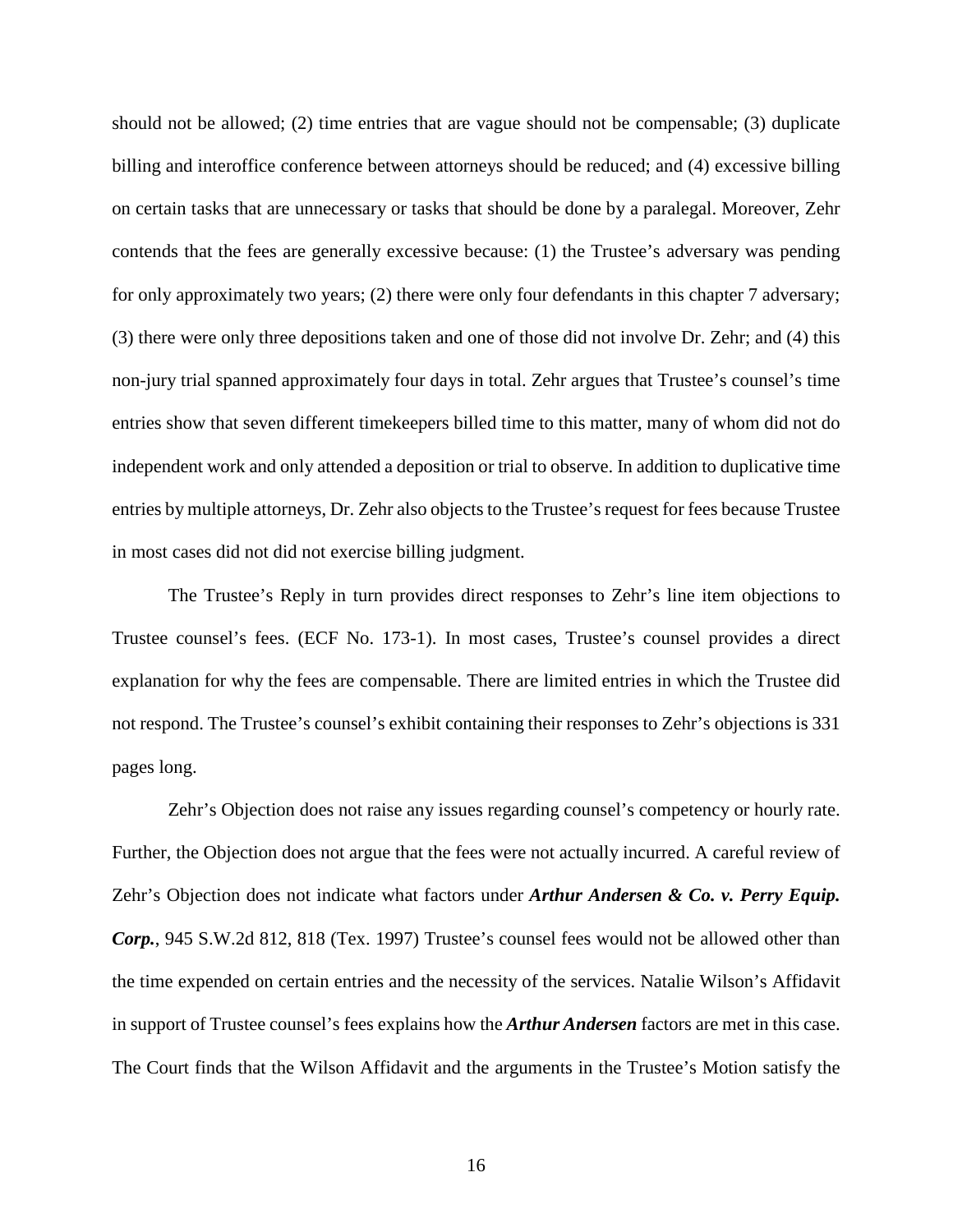elements for an allowance of fees under TUFTA. As such, the Court only need to conduct a lineitem-by-line-item analysis of the disputed fees to determine if the fees were excessive. The Court finds there are certain categories of fees in which the number of hours charged or the services rendered require further reduction.

The Court conducted its analysis of the disputed fees by examining those fees in which the Trustee did not respond to Zehr's Objections and those fees in which the Trustee did. The Court notes that there are \$800.00 in fees for time entries in which Trustee failed to respond and the time entries are vague and nondescript. Those fees are disallowed. Also, the Court notes there is attorney time in the amount of \$1,100.00 for work that could have been conducted by a paralegal. The amount of fees for that work is reduced by \$700.00. As such, the deduction of \$1,200.00 is appropriate in this category.

The Court further finds that in reviewing the time entries, Zehr's Objection, and the Trustee's Reply, that further reductions should be made as follows. Attorney time for collecting and examining exhibits was charged that could have been performed by a paralegal. That time is reduced from \$1,170.00 to \$400.00. The Court finds that the some of the time charged for preparing the amended complaint is excessive given that the amended complaint was not significantly different than the original complaint, yet it took approximately \$5,000.00 in time to prepare the amended complaint. Those fees are reduced by \$2,000.00.

Trustee's counsel charged roughly 100 hours to prepare the pre-trial order in this matter, which does not include all the time for preparing the proposed findings of facts and conclusions of law. The Court is cognizant of how detailed the pre-trial order was; including citations to the record and citations to the law. The pre-trial order was comprehensive and assisted the Court in trying this matter and preparing its memorandum opinion. Notwithstanding these considerations,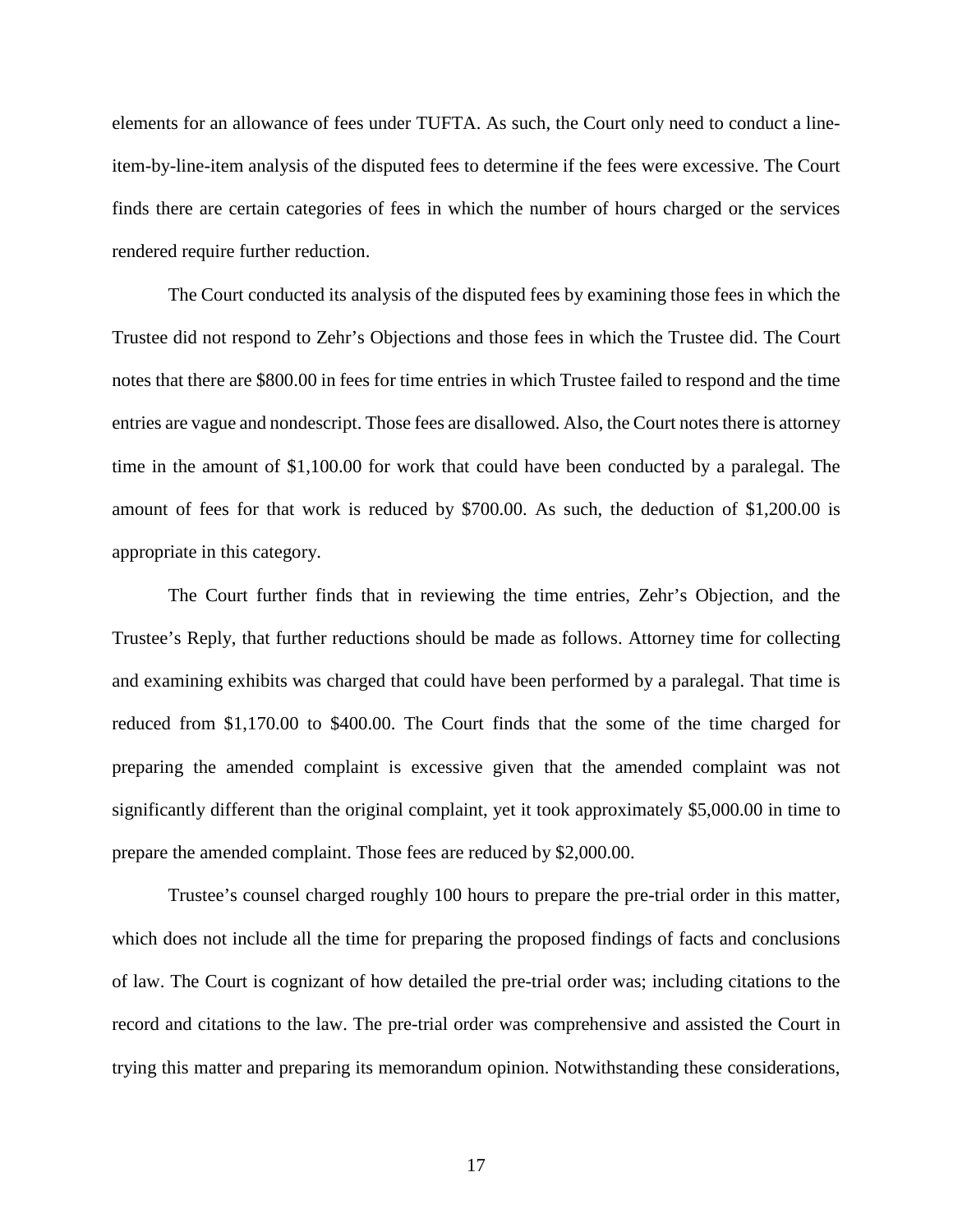the Court finds that the amount of time charged for preparing a pre-trial order was inordinate in this context. The Court finds that this task should not have taken as much time (over two-40 hour weeks) and reduces the fees by \$7,500.00. Zehr also argues that 166.5 hours in drafting a response to Zehr's Rule 52(c) motion is excessive. While the Court notes that the Response was well written and authoritative, and guided the Court in its decision-making process, the number of hours charged is likewise inordinate. The Court will reduce the hours in half to 83 hours with a hourly charge of \$350.00/hour, thereby reducing the fees by \$29,225.00. Finally, Zehr complains that there was duplication of services for certain tasks, such as reviewing depositions and a Rule 2004 examination. The Court agrees that there was duplication of time and reduces the time by \$1,000.00. In sum, the Court will reduce the Trustee counsel's fees by \$41,695.00. The Court finds Zehr's remaining objections were sufficiently rebutted by Trustee and are denied.

Finally, Trustee requests conditional attorneys' fees for an appeal in this matter. Trustee asks that additional award attorneys' fees of \$25,000 if Zehr unsuccessfully appeals the Judgment to the United States District Court and an award of attorneys' fees of \$25,000 if Zehr unsuccessfully appeals to the Court of Appeals for the Fifth Circuit. Trustee argues that The requests for conditional appellate fees of \$25,000 at each appellate level correlates to compensation for approximately 70–75 hours of work at either Ms. Wilson's or Ms. Murray's current hourly rate. Trustee's counsel posits that this estimate of the fees that would be incurred on appeal is conservative, especially if either appellate court sets the matter for oral argument.

When considering matters that fall under particular state statutes, a trial court presented with evidence supporting the award of reasonable appellate fees may or must conditionally award such fees. Texas allows "loser-pays" fee shifting when explicitly provided for by the parties'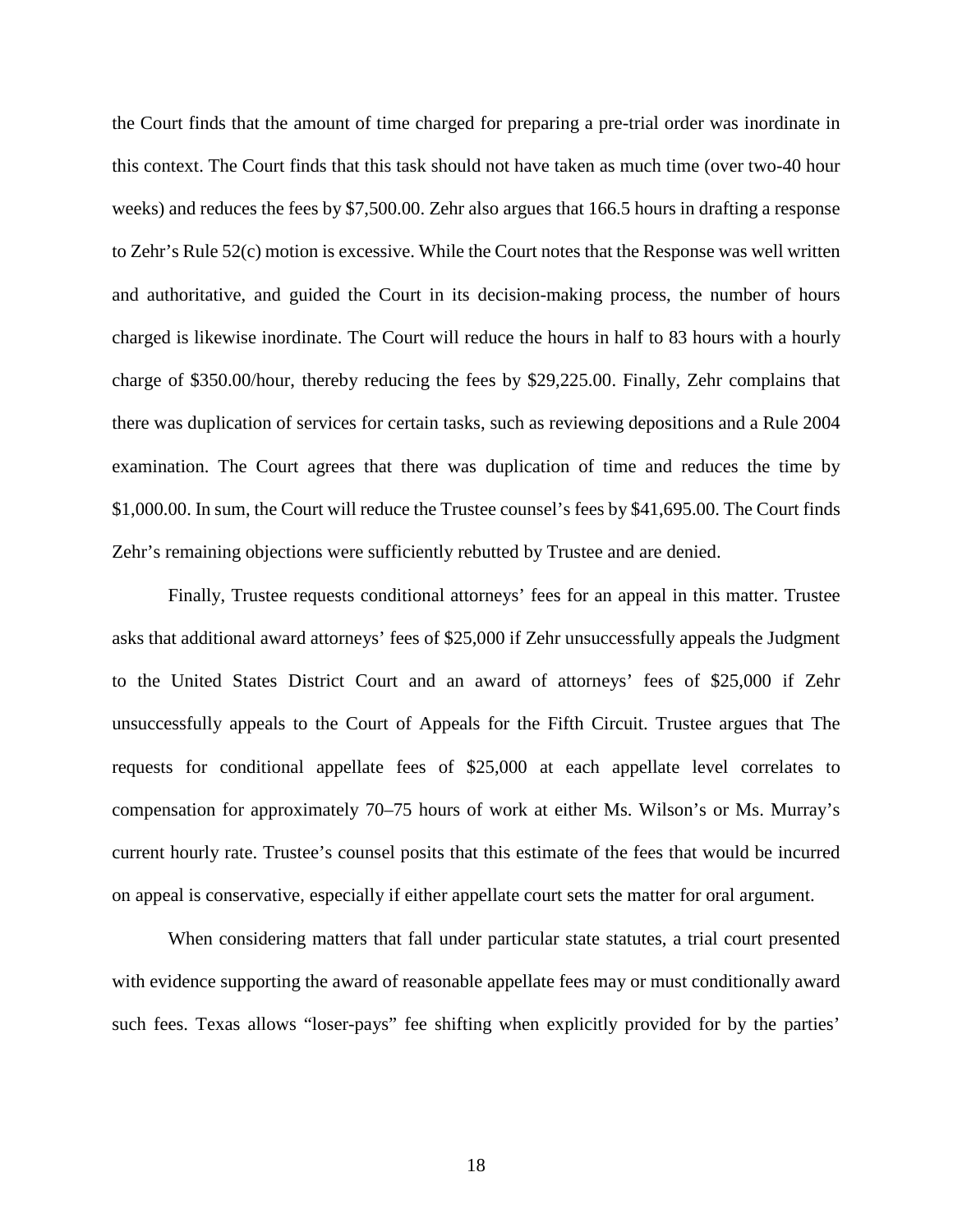contract or when allowed by statute, but courts will award only those fees that are reasonable and necessary. *Sterling*, 822 S.W.2d at 10.

For example, the Civil Practice and Remedies Code (the "CPRC") allows a party who prevails on certain underlying claims and who recovers damages to also recover reasonable attorney's fees. Tex. Civ. Prac. & Rem. Code §§ 38.001 to .002. Chapter 38 is to be "liberally construed to promote its underlying purposes." *Id.* § 38.005. Statutes such as section 38.001 (with "may recover fees" language) are not discretionary; if there is evidence for reasonable attorney's fees, the award is mandatory. *Bocquet v. Herring*, 972 S.W.2d 19, 20 (Tex. 1998). Under section 38.001 and other statutes with mandatory language, reasonable appellate attorney's fees must be awarded if there is evidence presented to the trial court to support the fees. *Exxon Mobil Corp. v. Elec. Reliability Servs., Inc.*, 868 F.3d 408, 421 (5th Cir. 2017); *Ventling v. Johnson*, 466 S.W.3d 143, 154 (Tex. 2015), *reh'g denied* (Sept. 11, 2015) (finding that appellate attorney's fees under section 38.001 are mandatory when proof of reasonable fees is presented); *see also Gill Sav. Ass'n v. Chair King, Inc.*, 797 S.W.2d 31, 32 (Tex. 1990) (per curiam) (remanding and directing the trial court to retry appellate attorney's fees where there was evidence to support an award).

Other statutes, including the Declaratory Judgments Act (the "DJA") and the Deceptive Trade Practices Act (the "DTPA"), also contain fee-shifting provisions with different standards. The DJA award is discretionary and comes with four limitations: the fees must be reasonable and necessary, and the award must be equitable and just. *Bocquet*, 972 S.W.2d at 20–21. State courts may award attorney's fees for trial and for a conditional appeal. *Id.* at 21–22 (finding that awarding conditional appellate attorney's fees was not unjust or inequitable as a matter of law, and remanding to the lower court to determine the reasonableness of the amount requested). Similarly, the DTPA allows for the discretionary award of conditional appellate attorney's fees. *See Hous.*